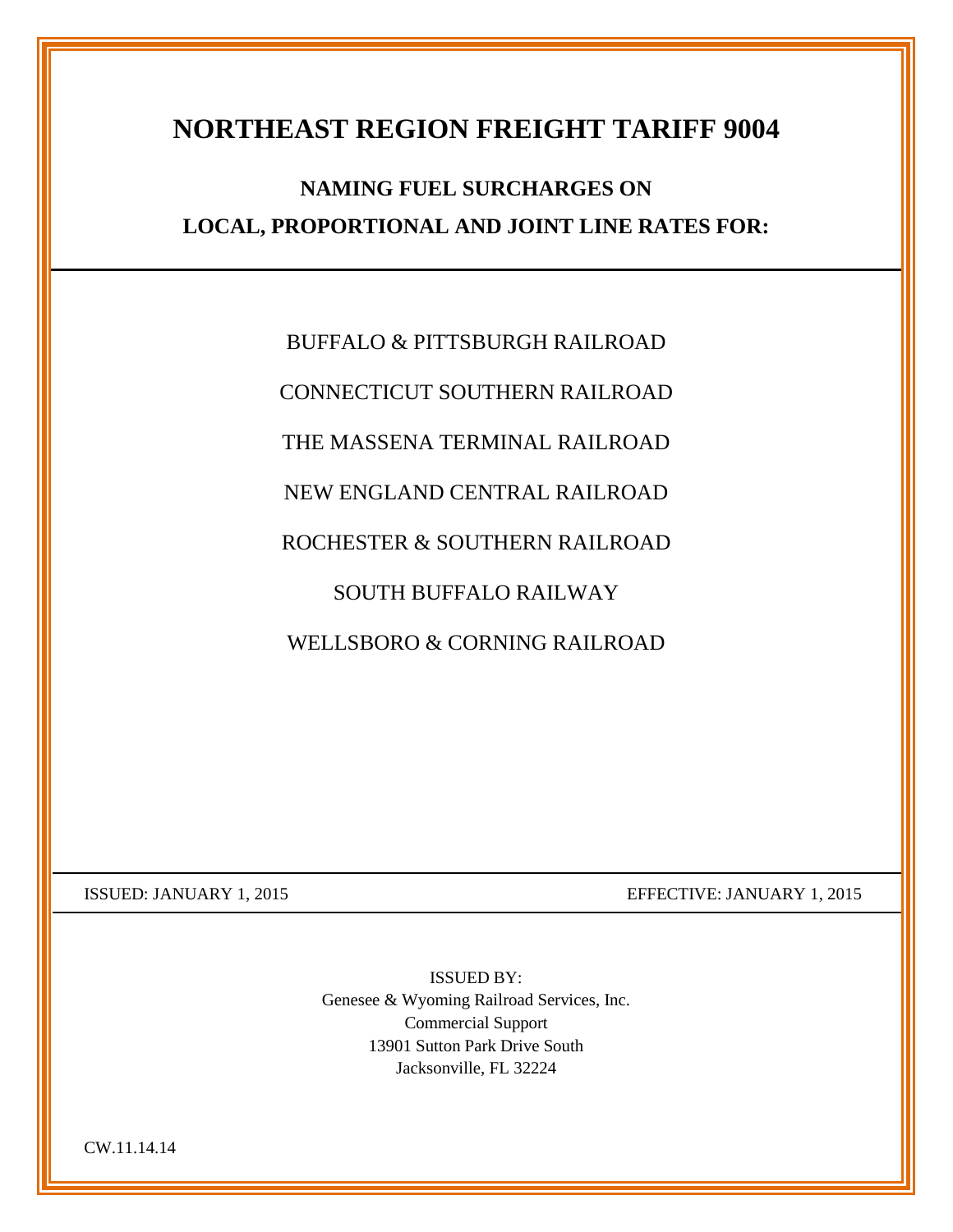APPLICATION: This publication applies to: All linehaul freight rates in contracts, private price quotations or other pricing documents, that both reference this publication and are entered into or issued and effective on or after January 1, 2015.

In the event the average price per gallon of highway diesel fuel (as determined below, the "HDF Average Price) equal or exceeds \$3.70 per gallon, the mileage-based fuel surcharge will apply to the linehaul rates and charges described above. The fuel surcharge shall be applied to applicable shipments beginning the second month following the month the HDF average price calculation was based. (e.g. a fuel surcharge applied beginning December 1 would be based on October's HDF average price).

The HDF Average Price for a given calendar month will be determined by adding the weekly Retail On-Highway Diesel Fuel prices reported on the U.S. Department of Energy Web site (eia.doe.gov), and dividing the result by the number of weeks so reported. The result will be rounded to the nearest tenth of a cent. If the Department of Energy ceases reporting of the price of Retail On-Highway Diesel Fuel, The Northeast Region will employ a suitable substitute source of price or measure. Schedule reflects the applicable fuel surcharges within the HDF Average Price ranges noted in the table below.

Should the cost of fuel increase beyond the matrix, the increase will be \$.01 per mile for each \$.04 increase in the DOE fuel price index.

Fuel surcharge figures for each month will be posted at [www.gwrr.com](http://www.gwrr.com/)